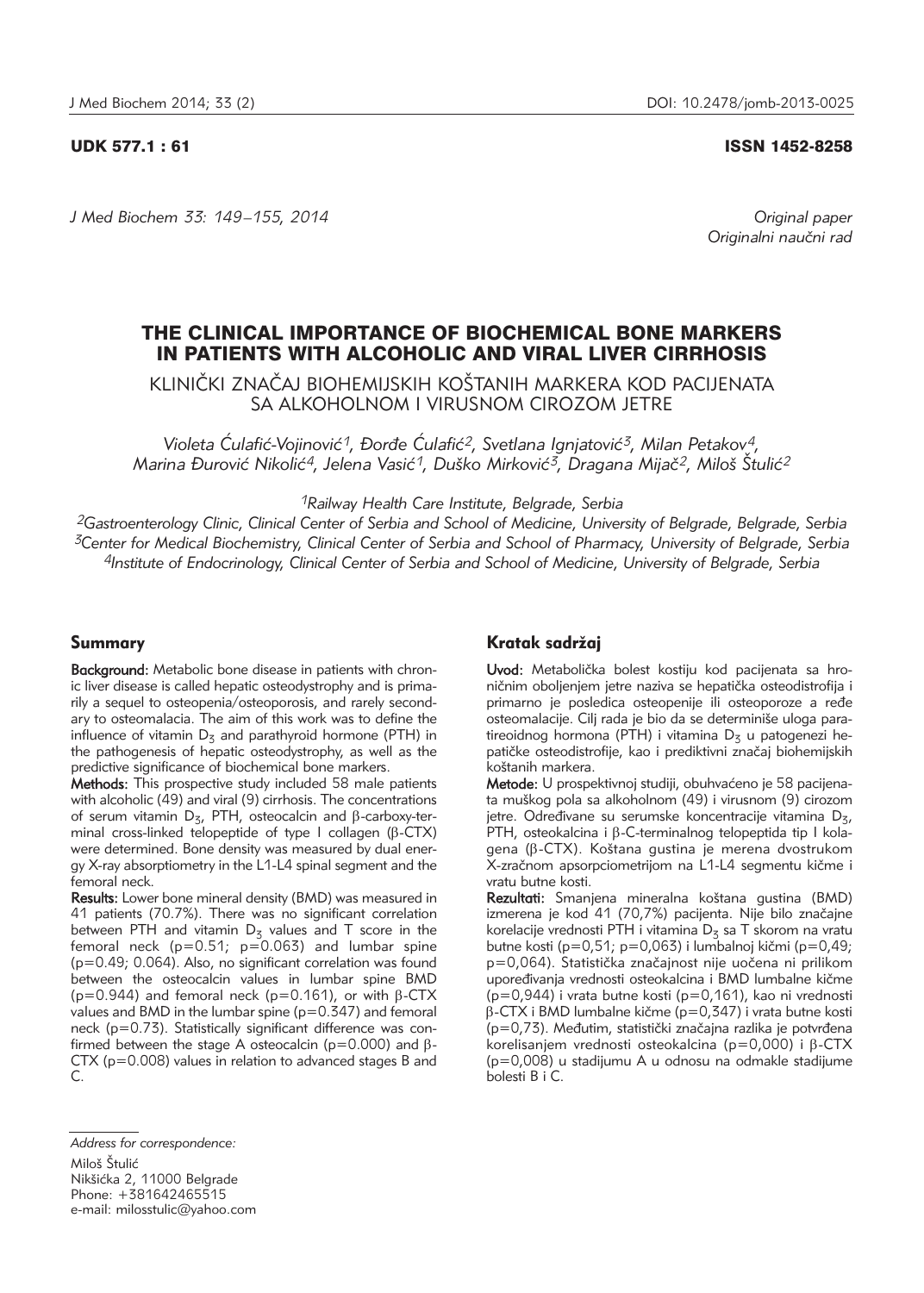Conclusions: PTH and vitamin D3 do not influence the development of hepatic osteodystrophy. In patients with cirrhosis, osteocalcin and  $\beta$ -CTX are not valid indicators of decreased BMD, but their values correlate with the degree of liver insufficiency.

Keywords: liver cirrhosis, osteoporosis, osteocalcin,  $\beta$ -CTX

## Introduction

Impaired bone metabolism in liver cirrhosis brings about pathological fractures, lower quality of life and a higher mortality rate. Metabolic bone disease in patients with chronic liver disease is called hepatic osteodystrophy and is primarily the consequence of osteopenia or osteoporosis and considerably more rare osteomalacia. Histopathological changes seen in hepatic osteodystrophy are similar to findings of postmenopausal osteoporosis where the loss of trabecular bone is more intensive than the loss of cortical bone  $(1, 2)$ .

The genesis of hepatic osteodystrophy is multifactorial and, according to the different causes of liver diseases, it may be caused by: a lower body mass index ( $<$ 19 kg/m<sup>2</sup>), reduced muscular mass, physical inactivity, alcoholism, hyperbilirubinemia, lower insulin-like growth factor 1 and osteoprotegerin levels, a calcium deficit, a lowered vitamin  $D_5$  value, the vitamin D receptor genotype, hypogonadism and other hormonal disorders, increased tissue iron depositing, long-term cholestasis, the use of antiviral medication such as ribavirin, corticosteroids (prednisolone, 5 mg/day over 3 months) and immunosuppressive therapy as well as liver insufficiency itself (3–5).

It has been suggested that bone strength may be assessed, independently of the bone mineral density (BMD) level, by measuring bone turnover using specific serum and urinary markers of bone formation and resorption (6).

The aim of the study was to define the influence of vitamin  $D_5$  and parathyroid hormone (PTH) in the pathogenesis of hepatic osteodystrophy, as well as the predictive significance of the biochemical bone markers.

## Patients and Methods

### *Patients*

A prospective study, conducted in the period 2010–2011, included 58 patients with liver cirrhosis who were examined and treated at the Gastroenterology and Hepatology Clinic, Clinical Center of Serbia, Belgrade. The concentrations of parathormone, bone density markers and vitamin  $D_5$  were measured at the Center for Biochemistry, Clinical Center of Serbia. Osteodensitometry was carried out at the Railway Health Care Institute.

Zaključak: PTH i vitamin D<sub>3</sub> ne utiču na razvoj hepatičke osteodistrofije. Kod pacijenata sa cirozom jetre osteokalcin i  $\beta$ -CTX nisu validni pokazatelji smanjenja mineralne koštane gustine, ali direktno korelišu sa stepenom insuficijencije jetre.

Ključne reči: ciroza jetre, osteoporoza, osteokalcin,  $\beta$ -CTX

Hepatologic examinations were focused on the detection of the etiology of disease and differentiation of the liver insufficiency extent. With this in mind, the following diagnostic procedures were carried out: history and clinical examination, laboratory analysis, ultrasonographic and histopathologic diagnostics.

Diagnosis of B viral cirrhosis was based on serology (HBsAg, HBeAg, anti-HBe and anti-HBc IgG) and determination of polymerase chain reaction hepatitis B virus deoxyribonucleic acid (PCR HBV DNA); C viral cirrhosis was verified by the presence of anti-HCV antibodies and detection and determination of viral load per milliliter of blood (PCR HCV RNA). Alcoholic cirrhosis was diagnosed on the basis of: medical history data (consumption of pure alcohol more than 50 g/day over a five-year period), clinical and biochemical parameters and/or liver biopsy. The study included only patients with at least a 6-month abstinence period.

The liver insufficiency degree, as determined by the generally accepted Child-Pugh classification, was divided into three stages: A, B and C (score:  $A \le 6$ ; 7  $< B < 9$ ;  $C \ge 10$ ). The Child-Pugh score includes five parameters: total bilirubin, serum albumins, INR, ascites and hepatic encephalopathy (*Table I*) (7).

Females and patients with cholestatic diseases, liver malignancy, portal venous system thrombosis, earlier immobilization, renal failure, diabetes, hyper and hypothyroidism, as well as patients treated by corticosteroids, ribavirin, interferon and bisphosphonates were excluded from the study.

Table I Child-Pugh classification.

| <b>VALUE</b>              |                 | 1 POINT 2 POINTS 3 POINTS             |                    | <b>UNITS</b>      |
|---------------------------|-----------------|---------------------------------------|--------------------|-------------------|
| Total bilirubin           | $<$ 34<br>(< 2) | 34-50<br>$(2-3)$                      | >50<br>(>3)        | mmol/L<br>(mg/dL) |
| Serum albumins            | >35             | $28 - 35$                             | < 28               | g/L               |
| <b>INR</b>                | < 1.7           | $1.71 - 2.20$                         | >2.20              | No                |
| Ascites                   | <b>No</b>       | Responsive Refractory<br>to diuretics |                    | No                |
| Hepatic<br>encephalopathy | No              | Grade I-II                            | Grade<br>$III$ -IV | No                |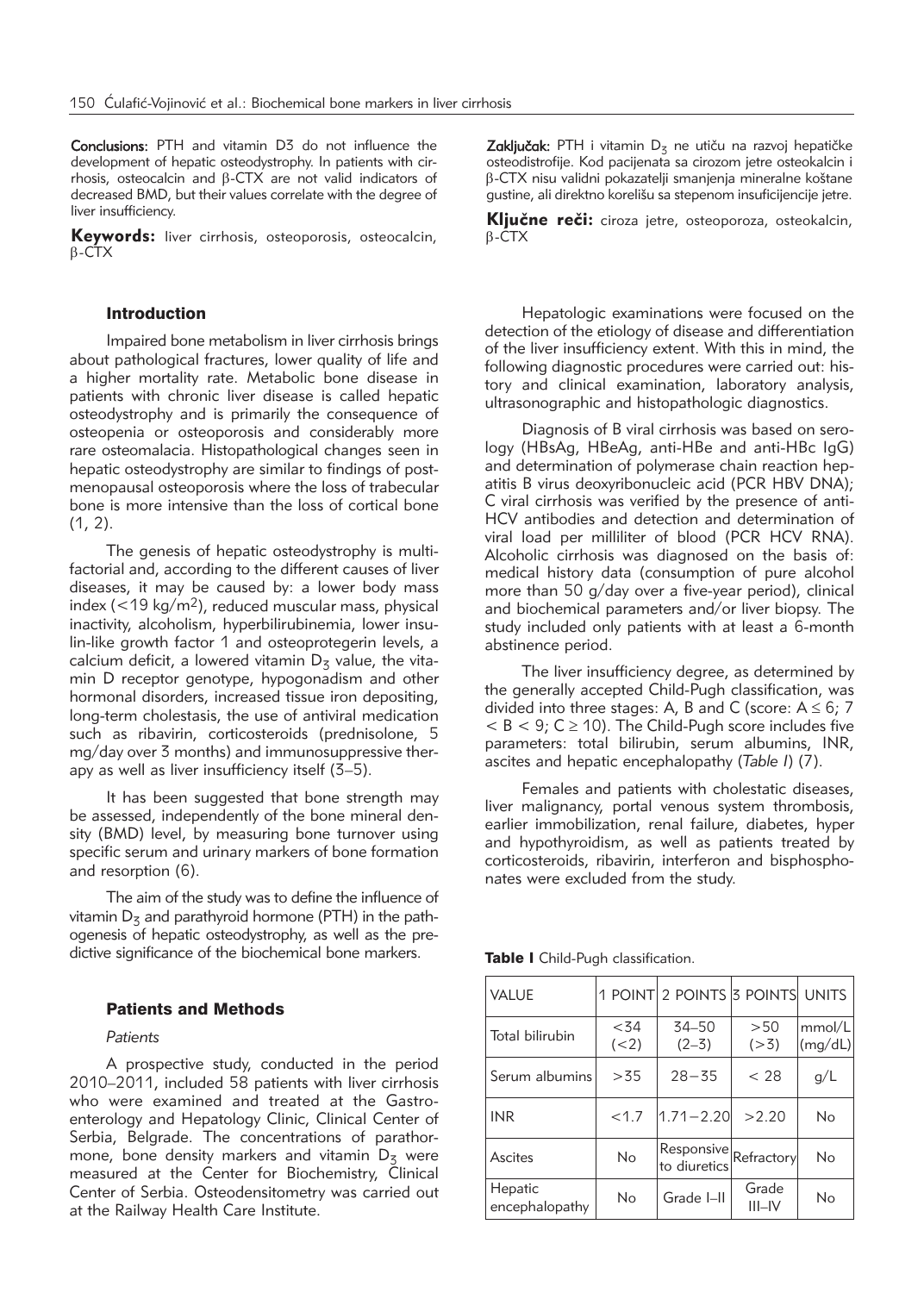#### *Biochemistry*

Vitamin D status was evaluated by measuring the 25-OH vitamin D3 after morning blood collection. 25-OH vitamin D3 was first extracted from 500 mL of serum by means of the original fluid-fluid extraction procedure, which is an integral part of the »Bio-Rad« HPLC reagent kit for vitamin D measurement. Fifty  $\mu$ L was injected in the HPLC line consisting of: an isocratic HPLC pump »Waters 515«, an auto-sampler »Waters 27-7«, a column heater, and a UV/VIS detector »Waters 2489«. HPLC separation of vitamins D3 and D2 was carried out by the original mobile phase and column manufactured by the »Bio-Rad« company. Column temperature was 40 °C, and wavelength 265 nm. All concentrations were calculated by the manufacturer's internal standard. Chromato graphic data were processed by the original »Empower 2-Waters« chromatographic program. Normal vitamin D values were > 32 ng/L.

The intact PTH (N=15–65 pg/mL), N-MID osteocalcin (N=14-46  $\mu$ g/L),  $\beta$ -CTX (N=0-704 pg/mL) were determined by Elecsys®/Cobas eTM reagents (Roche Diagnostics) on the Elecsys® 2010/cobas™ 601 immunoanalyzer (Roche Diagnostics) in compliance with the manufacturer's instructions. Detection was based on the electrochemiluminescent immunoassay (ECLIA), using the tris (bipyridyl)-ruthenium (II) complex (8).

#### *Bone densitometry*

All patients underwent dual energy X-ray absorptiometry (DEXA) by means of a Hologyc Discovery (S/N 83200) apparatus. The imaging of the femoral neck and lumbar spine (L1–L4) was carried out. According to the World Health Organisation recommendations, normal bone mass was defined as T score >-1 SD, osteopenia as T score ranging from -1 to -2.5 SD, osteoporosis as T score ≤-2.5 SD, and severe osteoporosis as T score  $\leq$  2.5 along with bone fractures. According to the same recommendations, T score is a number of SD in relation to mean value of BMD at the time of maximal bone mass (9).

## *Statistical analysis*

Statistical analysis was performed using the Statistical Package for Social Sciences (SPSS®, version 17.0). Basic descriptive statistics included mean, median, standard deviations, ranges and percentages. Differences between groups were compared with the parametric t-test or nonparametric Kruskal-Wallis test. Correlation analysis was processed via the Spearman method. Values at the p≤0.05 level were considered statistically significant.

## **Results**

The study included 58 male patients with liver cirrhosis; mean age 54.1±9.8 years. The youngest and the oldest patient were 26 and 75 years old, respectively. Alcoholic cirrhosis was shown in 49 (84.4%) and viral C and B cirrhosis was diagnosed in 9 (15.6%) patients. Stages A, B and C were recorded in 22 (37.9%), 17 (29.3%) and 19 (32.8%) patients, respectively.

Lower bone density was measured by osteodensitometry in 41 patients (70.7%), of which osteopenia was found in 31 (53.4%) and osteoporosis in 10 (17.3%) patients. T score <-1.0 was verified in 14  $(63.6%)$  patients with the stage A, in 12 (70.6%) with the stage B and 15 (78.9%) patients with the stage C. No significant difference of T score and stage of disease was found ( $p=0.562$ ). Mean BMD value of the femoral neck in cirrhosis stage A was 0.806±0.13  $q/cm<sup>2</sup>$ , and it was  $0.780 \pm 0.14$   $q/cm<sup>2</sup>$  in patients with  $B + C$  stages. In stage A, mean BMD value of the lumbar spine was  $0.996 \pm 0.14$  g/cm<sup>2</sup>, and in stages B+C it was  $1.015 \pm 0.16$  g/cm<sup>2</sup>. There was no significant difference between the femoral neck BMD ( $p= 0.305$ ) and lumbar spine ( $p=0.420$ ), and stage of the liver disease (*Table II*).

Normal PTH values were found in 48 (82.7%) patients and increased PTH values were found in 10 patients (17.3%). The average PTH values were in stage A 81.46±67.12 pg/mL and in stages B+C 40.05±17.82 pg/mL. There was neither a statistically

Table II Mineral bone density, PTH, vitamin D3 and biochemical bone markers according to the Child-Pugh score.

| Child-Pugh score                     |                   |                                                   |           |  |  |  |
|--------------------------------------|-------------------|---------------------------------------------------|-----------|--|--|--|
|                                      | A                 | $B + C$                                           | p value   |  |  |  |
| <b>BMD</b> femoral<br>neck $(g/cm2)$ | $0.806 \pm 0.13$  | $0.780 \pm 0.14$                                  | $p=0.305$ |  |  |  |
| <b>BMD</b> lumbar<br>spine $(g/cm2)$ | $0.996 \pm 0.14$  | $1.015 \pm 0.16$                                  | $p=0.420$ |  |  |  |
| $PTH$ (pg/mL)                        | $81.46 \pm 67.12$ | $40.05 \pm 17.82$                                 | $p=0.77$  |  |  |  |
| Vitamin D<br>(ng/mL)                 | $38.23 \pm 23.93$ | $29.12 \pm 16.73$                                 | $p=0.27$  |  |  |  |
| Osteocalcin<br>$(\mu g/L)$           | $15.48 \pm 8.4$   | $8.51 \pm 4.6$                                    | $p=0.000$ |  |  |  |
| $\beta$ -CTX<br>(pq/mL)              |                   | $450.71 \pm 366.1$   739.20 $\pm$ 381.2   P=0.008 |           |  |  |  |

BMD (bone mineral density), PTH (parathyroid hormone),  $\beta$ -CTX ( $\beta$ -carboxy-terminal cross-linked telopeptide of type I collagen)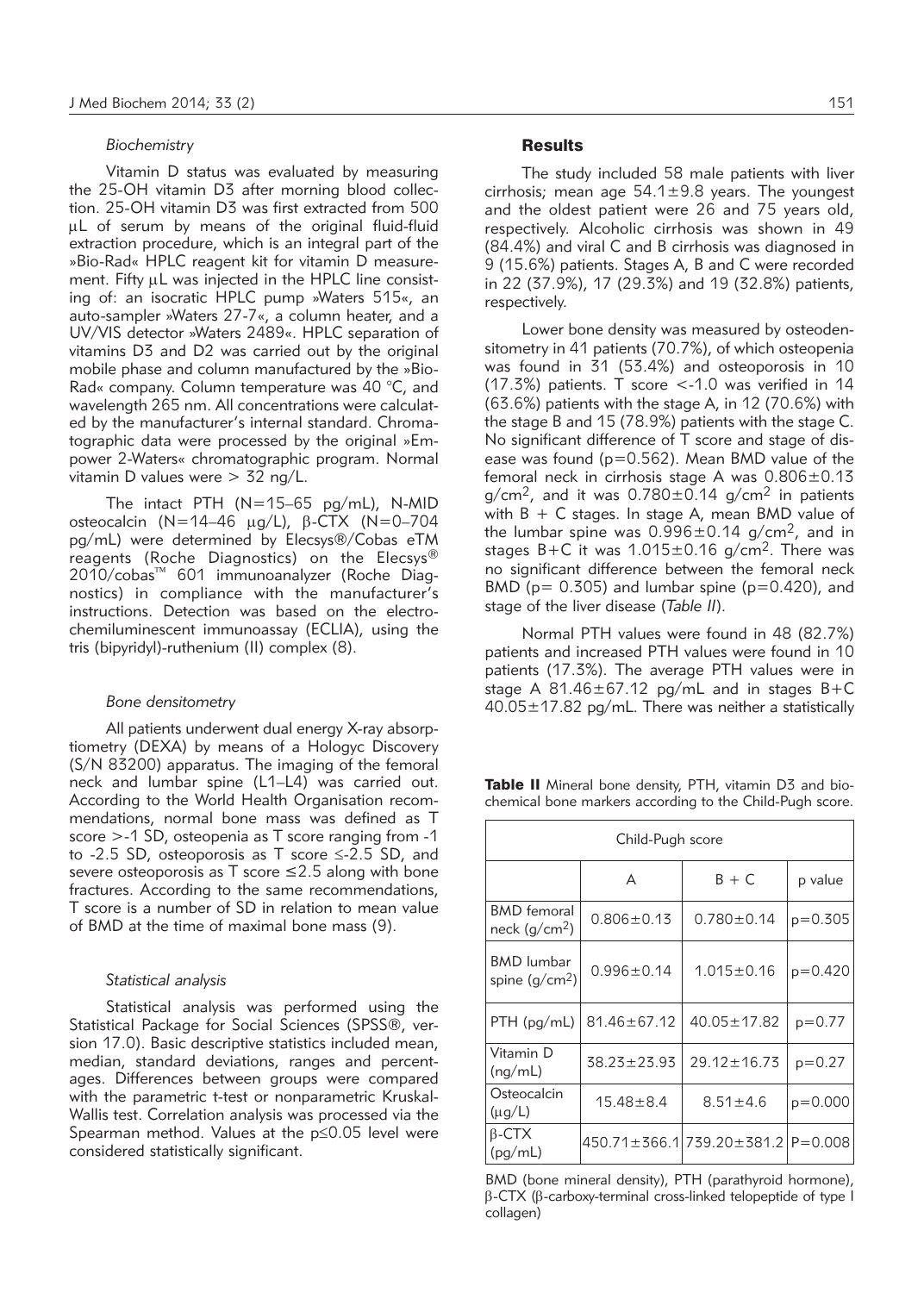significant difference between the groups  $(p=0.77)$ nor a significant correlation between PTH values and T score in the femoral neck  $(p=0.51)$  and lumbar spine (p=0.49) (*Table II*).

Lower vitamin  $D<sub>5</sub>$  values were measured in 31 patients (53.5%). The average vitamin  $D_5$  values were in stage A  $38.23 \pm 23.93$  ng/L and in stages  $B+C$  $29.12 \pm 16.73$  ng/L. Although there was no statistically significant difference between the groups (p=0.27), patients with advanced liver disease had lower values of the vitamin  $D_5$ . There was no significant correlation between vitamin  $D_5$  values and T score in the femoral neck  $(p=0.063)$  and lumbar spine (p=0.064) (*Table II*).

Osteocalcin values were lowered in 46 (79.3%) patients. In stage A, reduced osteocalcin values were measured in 14 (63.6%) patients, in stage B in 15 (88.2%), and in stage C in 17 (89.5%) patients (*Figure 1a*). A significant difference between stage A  $15.48\pm8.4$  µg/L osteocalcin level and advanced stages B+C  $8.51 \pm 4.6$   $\mu$ g/L was found (p=0.000) ( $Table II$ ). Increased  $\beta$ -CTX values were obtained in



Figure 1a Osteocalcin values according to the Child-Pugh score.



**Figure 1b**  $β$ -CTX values according to the Child-Pugh score.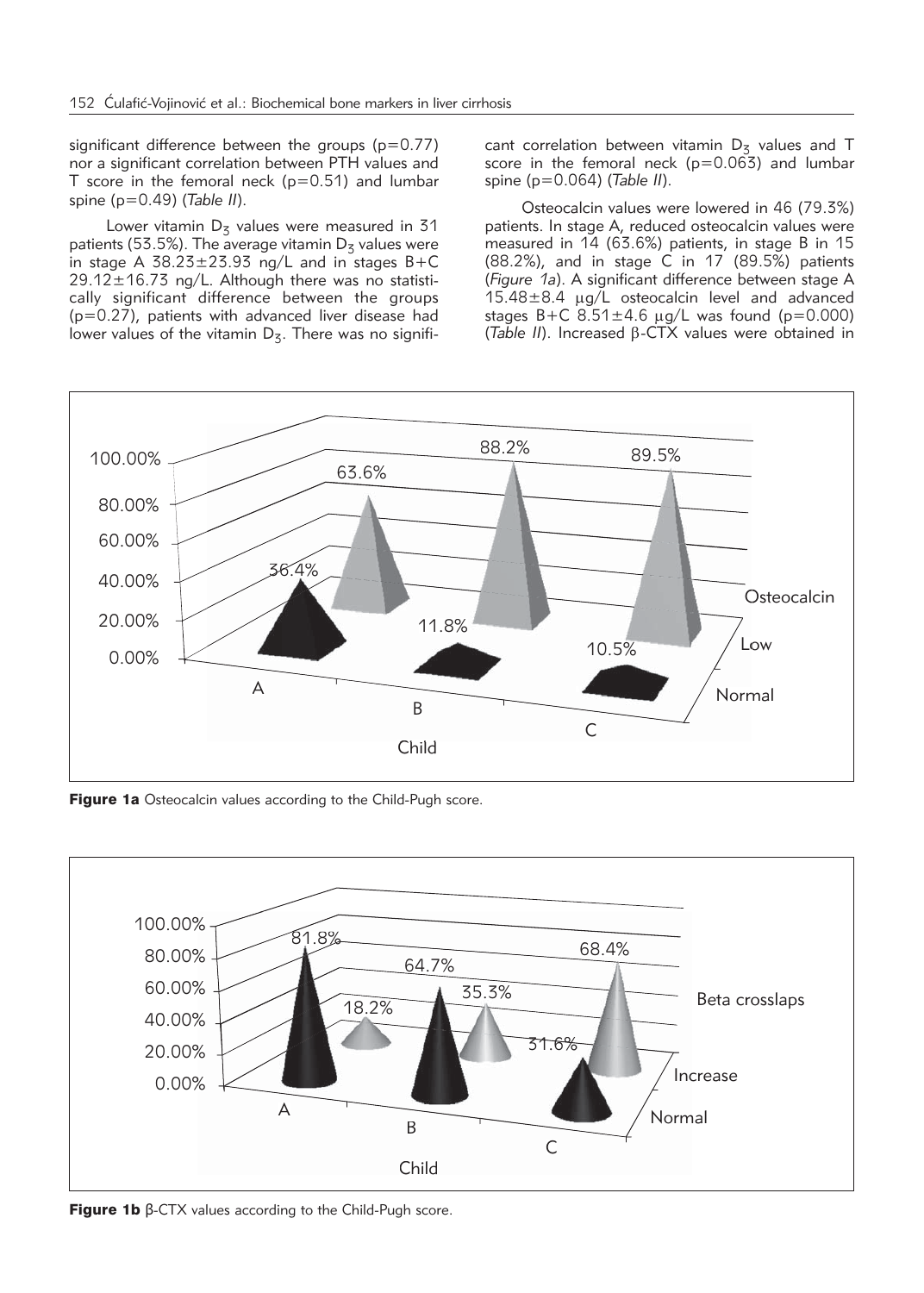23 (39.7%) patients. In the liver cirrhosis stage A, higher  $\beta$ -CTX values were measured in 4 (18.2%) patients, in stage B in 6 (35.3%) and in 13 (68.4%) patients with the stage C (*Figure 1b*). A highly significant difference between stage A 450.71±366.1  $pq/mL$   $\beta$ -CTX and stages B+C 739.2 $\pm$ 381.2 pg/mL was established (p=0.008) (*Table II*). There was no significant correlation between the osteocalcin values in the lumbar spine  $(p=0.944)$  and femoral neck  $(p=0.161)$ , nor with  $\beta$ -CTX values and T score in the lumbar spine ( $p=0.347$ ) and femoral neck ( $p=0.73$ ).

## **Discussion**

The majority of authors agree that the prevalence of hepatic osteodystrophy in cholestatic diseases is 15%–30% (primary sclerosing cholangitis 15%, primary biliary cirrhosis 20%–30%) (2). In contrast, regarding the parenchymal diseases, there is no unique standpoint on the prevalence of hepatic osteodystrophy (10).

In the study of Cijevschi et al. (11) impaired bone metabolism was confirmed in 32.5% of patients with viral and in 47.3% of patients with alcoholic cirrhosis. A similar opinion was presented by Javad et al. (12) who reported that, in patients with viral B or C cirrhosis, osteopenia and osteoporosis were recorded in 42% and 26% of patients, respectively. High frequency of reduced bone density was reported by George et al. (13) who described 72 patients with alcoholic and viral cirrhosis out of whom 68% had lower bone mineral density.

In accord with the results of George et al, our study also confirmed high frequency (70.7%) of reduced BMD values.

The frequency and severity of osteoporosis increase as the liver insufficiency progresses. However, the study by Cijevschi et al. (11) reported that no significant correlation between the BMD, severity and etiology of the liver disease was found.

Similar to previous reports, our study failed to confirm that the stage of liver cirrhosis interfered with the T score. It was noted, however, that the frequency of osteopenia or osteoporosis, in the femoral neck, increased with the higher degree of liver insufficiency.

The role of the calcium-PTH-vitamin D axis in hepatic osteodystrophy is controversial. Some authors reported that PTH was increased in liver insufficiency, while others underscored that PTH values were normal or even reduced in this condition. The prevailing opinion is that the changes in PTH concentrations have no significant effect on the development of osteoporosis in cirrhotic patients (10, 14, 15). Although vitamin D inadequacy is very common with these patients, secondary hyperparathyroidism is rather rare (16).

Our results also suggested that PTH values had no significant impact on hepatic osteodystrophy.

The latest studies have demonstrated very high prevalence of vitamin D deficiency and insufficiency in patients with chronic liver disease and cirrhosis (17). Recently, it has been recognised that vitamin D also regulates cell proliferation and differentiation, and has immunomodulatory, antiinflammatory and antifibrotic properties. The role of vitamin D in the activation and regulation of both innate and adaptive immune systems may explain its importance in the liver diseases (18).

However, in spite of the decreased value of vitamin D particularly in advanced cirrhosis patients, the influence of the lower 25-hydroxy vitamin  $D_5$  values on the BMD was not determined in the study of Gonzales-Calvin et al. (15). Based on regression analysis, the authors concluded that, in cirrhotic patients, 25 hydroxy vitamin  $D<sub>z</sub>$  was not a valid predictor of osteoporosis.

Furthermore, in the pathogenesis of hepatic osteodystrophy, reduced tissue sensitivity to circulating vitamin due to a modified vitamin D receptor genotype may have a role. In healthy people and patients with postmenopausal osteoporosis, polymorphism of the vitamin D receptor alleles designated as: B/b, a/a and T/t alleles correlates with the bone mineral density (3).

Similar to previous studies, in our analyses, patients with advanced disease had a lower vitamin  $D<sub>5</sub>$  level, but there was no statistical confirmation of the effect of vitamin  $D_5$  levels on BMD values.

The rates of bone production and destruction can be evaluated either by measuring predominantly osteoblastic or osteoclastic enzyme activities or by assaying bone matrix components released into the bloodstream and excreted in the urine. The most sensitive markers for bone formation are serum total osteocalcin, bone alkaline phosphatase and the procollagen type I N-terminal propeptide. For the evaluation of bone resorption, most assays are based on the detection in serum or urine of type I collagen fragments. These include free pyridinoline and deoxypyridinoline, pyridinoline cross-linking telopeptides (b-CTX and N-terminal cross-linked telopeptide type I collagen) (19–21).

In cases of increased values of the bone ALP, osteocalcin and CTX, screening should be done for osteoporosis, in particular associated to high bone remodeling diseases such as hyperparathyroidism or endogenous hypercorticisolism, or unknown vertebral fracture (22).

George et al. (13) while analyzing a group of 72 patients with viral liver cirrhosis confirmed lower osteocalcin values in 68% of subjects and increased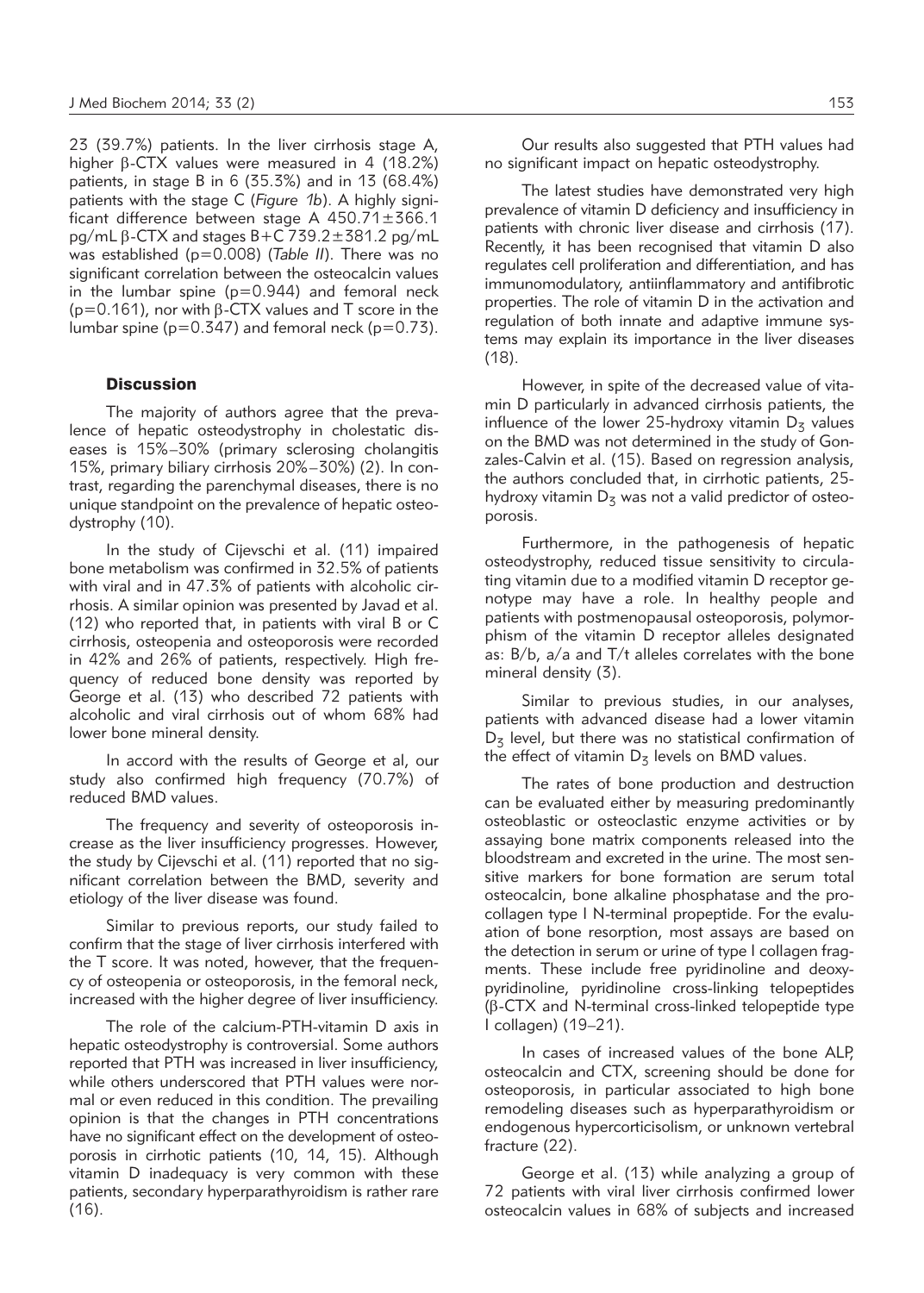free deoxypyridinoline in 79% of patients. Subsequently, Goral et al. (10) reported that lower values of osteocalcin as a marker of bone formation were found in patients with virus B and C liver cirrhosis.

Decreased osteocalcin values and increased values of  $\beta$ -CTX were also confirmed in our study. There was no significant correlation between the bone metabolism markers values and bone mineral density in the lumbar spine and femoral neck. However, a reduction in serum osteocalcin and increase in  $\beta$ -CTX can be explained by impaired osteoblast activity with reduced synthesis of collagen matrix and increased osteoclastic activity with bone resorption.

## Conclusion

PTH and vitamin  $D_5$  do not influence the development of hepatic osteodystrophy. In the patients with cirrhosis, osteocalcin and  $\beta$ -CTX are not valid indicators of decreased bone mineral density, but their values correlate well with the degree of liver insufficiency.

*Acknowledgements.* This study was conducted as a part of the project No. 175036, financially supported by the Ministry of Science and Technology of the Republic of Serbia.

## Conflict of interest statement

The authors stated that there are no conflicts of interest regarding the publication of this article.

## **References**

- 1. Collier J. Bone disorders in chronic liver disease. Hepatol 2007; 46: 1271–8.
- 2. Guanabens N, Cerda D, Monegal A. Low bone mass and severity of cholestasis affect fracture risk in patients with primary biliary cirrhosis. Gastroenterol 2010; 138: 2348–56.
- 3. Sokhi RP, Anantharaju A, Kondaveeti R, Creech SD, Islam KK, Van Thiel DH. Bone mineral density among cirrhotic patients awaiting liver transplantation. Liver Transpl 2004; 10: 648–53.
- 4. Meier C, Nguyen TV, Center JR, Seibel MJ, Eisman JA. Bone resorption and osteoporotic fractures in elderly men: the Dubbo Osteoporosis Epidemiology Study. J Bone Mineral Res 2005; 20: 579–87.
- 5. Holick FM, The D-lightful vitamin D for health. J Med Biochem 2013; 32: 1–10.
- 6. Garnero P. Advances in bone turnover assessment with biochemical markers. Medicograph 2008; 30: 339–47.
- 7. Child CG, Turcotte JG. Surgery and portal hypertension. In: The liver and portal hypertension. Edited by CG Child. Philadelphia: Saunders 1964; 50–64.
- 8. Erler K. Elecsys® immunoassay systems using electrochemiluminescence detection. Wien Klin Wochenschr 1998; 110: 5–10.
- 9. World Health Organization. Assessment of fracture risk and its application to screening for postmenopausal osteoporosis: report of a World Health Organization Study Group. WHO Technical Report Series 834. World Health Organization, Geneva 1994; 1–129.
- 10. Goral V, Simsek M, Mete N. Hepatic osteodystrophy and liver cirrhosis. W J Gastroenterol 2010; 16: 1639–43.
- 11. Cijevschi C, Mihai C, Zbranca E, Gogalniceanu P. Osteoporosis in liver cirrhosis. Rom J Gastroenterol 2005; 14: 337–41.
- 12. Javad M, Saeed A, Khan M, Hameed K, Rehman S, Khattak A. Frequency of osteoporosis in patients with cirrhosis due to hepatitis B and hepatitis C: a study of 100 cases. J Ayub Med Coll Abbottabad 2009; 21: 51–3.
- 13. George J, Ganesh H, Acharya S, Bandgar T, Shivane V, Karvat A, et al. Bone mineral metabolism in chronic liver disease. W J Gastroenterol 2009; 15: 3518–22.
- 14. Moriera R, Durta M, Farias M. Disturbance of calcium-PTH-vitamin D axis in chronic liver disease. Arq Bras Endocrinal Metabol 2004; 48: 443–50.
- 15. Gonzales-Calvin JL, Gallego-Rojo F, Fernandez-Perez R, Casado-Cabballero F, Ruiz-Escolano E, Olivares E. Osteoporosis, mineral metabolism, and serum soluble tumor necrosis factor receptor p55 in viral cirrhosis. J Clin Endoc Metabol 2004; 89: 4325–30.
- 16. Miroliaee A, Nasiri-Toosi M, Khalilzadeh O, Esteghamati A, Abdollahi A, Mazloumi M. Disturbances of parathyroid hormone–vitamin D axis in non-cholestatic chronic liver disease: a cross-sectional study. Hepatol Int 2010; 4: 634–40.
- 17. Lim LY, Chalasani N. Vitamin D deficiency in patients with chronic liver disease and cirrhosis. Curr Gastroenterol Rep 2012; 14: 67–73.
- 18. Kitson M, Roberts S. D-livering the message: The importance of vitamin D status in chronic liver disease. J Hepatol 2012; 57: 897–909.
- 19. Garnero P, Borel O, Delmas PD. Evaluation of a fully automated serum assay for C-Terminal cross-linking telopeptides of type I collagen in osteoporosis. Clin Chem 2001; 47: 694–702.
- 20. Marić Krejović S, Živanović A, Živanović S, Marković R. Effects of tibolone on markers of bone metabolic activity